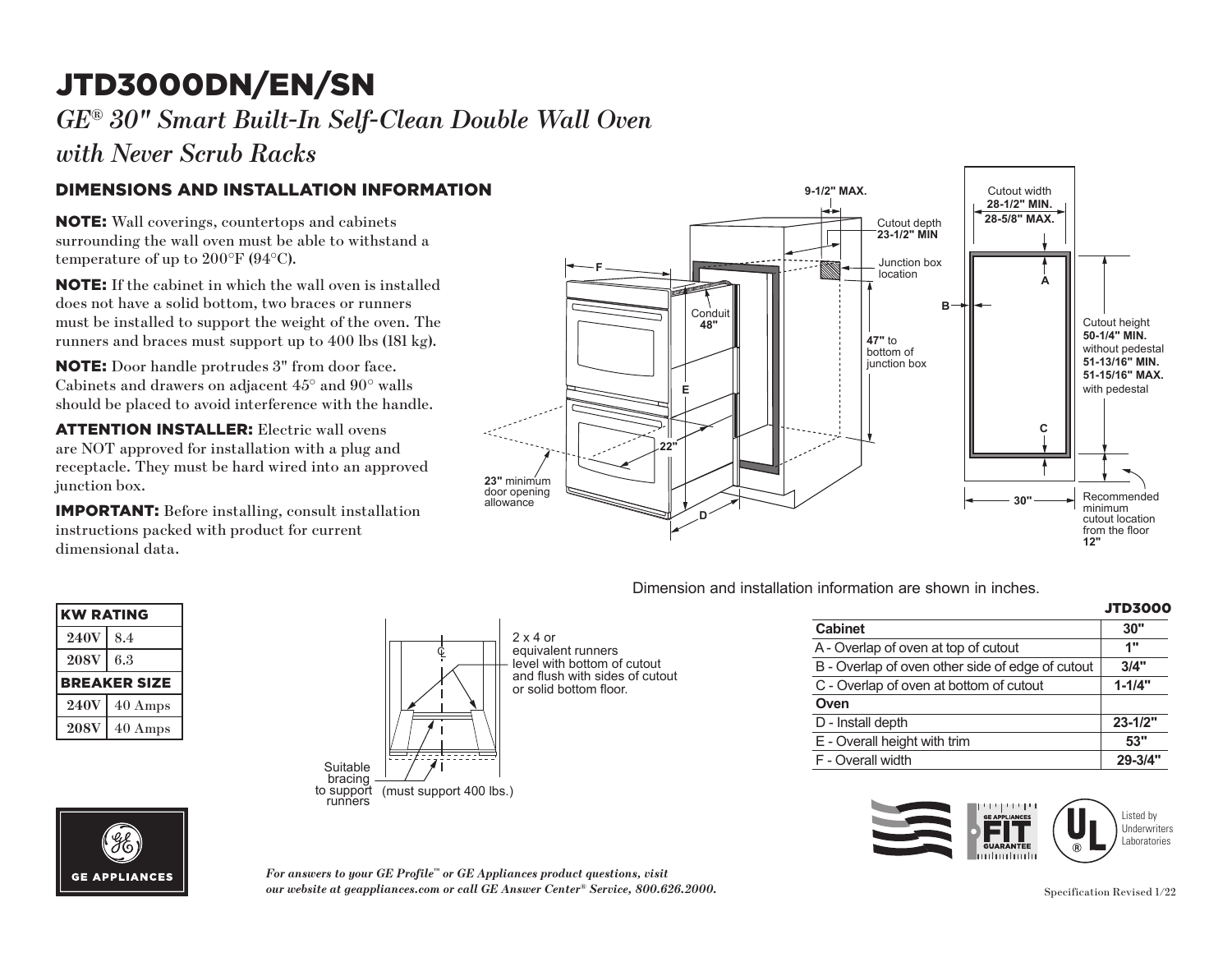# JTD3000DN/EN/SN

*GE ® 30" Smart Built-In Self-Clean Double Wall Oven* 

*with Never Scrub Racks*

### DIMENSIONS AND INSTALLATION INFORMATION

NOTE: 30" Double electric wall ovens are approved for installation above 27" and 30" warming drawers.

ATTENTION INSTALLER: Electric wall ovens are NOT approved for installation with a plug and receptacle. They must be hard wired into an approved junction box.

IMPORTANT: Before installing, consult installation instructions packed with ALL products for current dimensional and combination data.

WHEN TO USE THE PEDESTAL RAILS: When replacing an older GE Appliances 30" double wall oven with a new GE Appliances model. Cutout Height  $= 51-13/16"$  to  $51-15/16"$ . This is our traditional cutout height.

#### WHEN NOT TO USE THE PEDESTAL RAILS:

When replacing a 30" double wall oven from another manufacturer (ie; Whirlpool) with a new GE Appliances model. Cutout height = 50-1/4". You will need to verify that the existing cutout matches the 50-1/4" dimension.

If the new GE Appliances 30" double wall oven is being installed into new construction (ie; not a replacement), then the recommended installation is to use the pedestal rails.